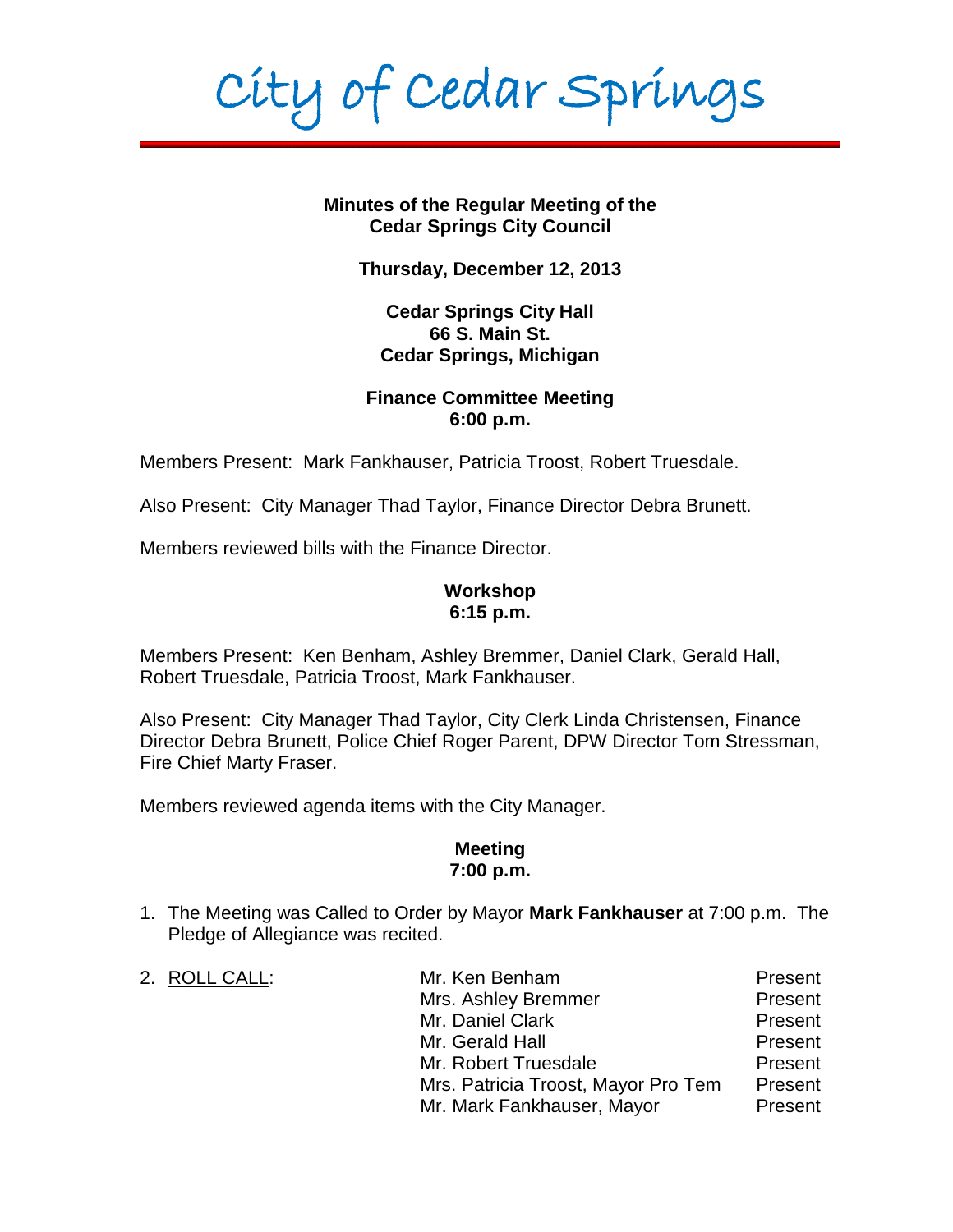## 3. PUBLIC FORUM.

A. **Kurt Mabie**, Community Development Building Team representative, presented an update on happenings with the group. They had received their 501C3 tax free status and had set up an account at Independent Bank for donations. He also stated the \$130,000.00 donation to the City for use to move or build the fire barn would be held on deposit for one year. After that time it would return to the donor if not used by the City. **Sue Wolfe**, 15290 Tisdel Ave., also spoke regarding the support the group has been receiving.

## 4. PUBLIC HEARING.

A. **Motion by Troost, supported by Benham, to open a public hearing on proposed Ordinance No. 185, an ordinance to amend Article II, Administration and Enforcement; Section 40-79, Membership of the City of Cedar Springs, Michigan, Code of Ordinances.**

No vote taken.

The Public Hearing opened at 7:07 p.m.

- B. There were no Public Comments.
- C. **Motion by Benham, supported by Bremmer, to close the Public Hearing.**

**VOTE: 7 – 0, Motion Carried.**

The Public Hearing closed at 7:08 p.m.

5. **Motion by Troost, supported by Benham, to approve the agenda with the addition of Item E 1 motion to approve Resolution No. 2013 – 39, a resolution approving the Cedar Springs Brewery to be licensed through the Michigan Department of Licensing and Regulatory Affairs as a microbrewery, small wine maker and small distiller.**

**VOTE: 7 – 0, Motion Carried.**

# 6. CONSENT AGENDA.

- A. **Motion by Bremmer, supported by Troost, to approve the Consent Agenda consisting of the following:**
	- **A. approval of the minutes of the Regular Meeting of November 14, 2013 and the Special Meeting of December 2, 2013.**
	- **B. approval of the Checks Paid Prior #s 25995 – 36057 totaling \$72,625.85; the December Accounts Payable #s 36058 – 36081 totaling \$30,693.57 and electronic transfers totaling \$3,150.85. The total of all checks and transfers was \$106,470.27.**
	- **C. Resolution No. 2013 – 36, a resolution to approve to collect 100 % of the Kent Intermediate School District's summer property tax levy for 2014.**
	- **D. to approve Thad Taylor as the City representative to the West Michigan Regional Planning Commission.**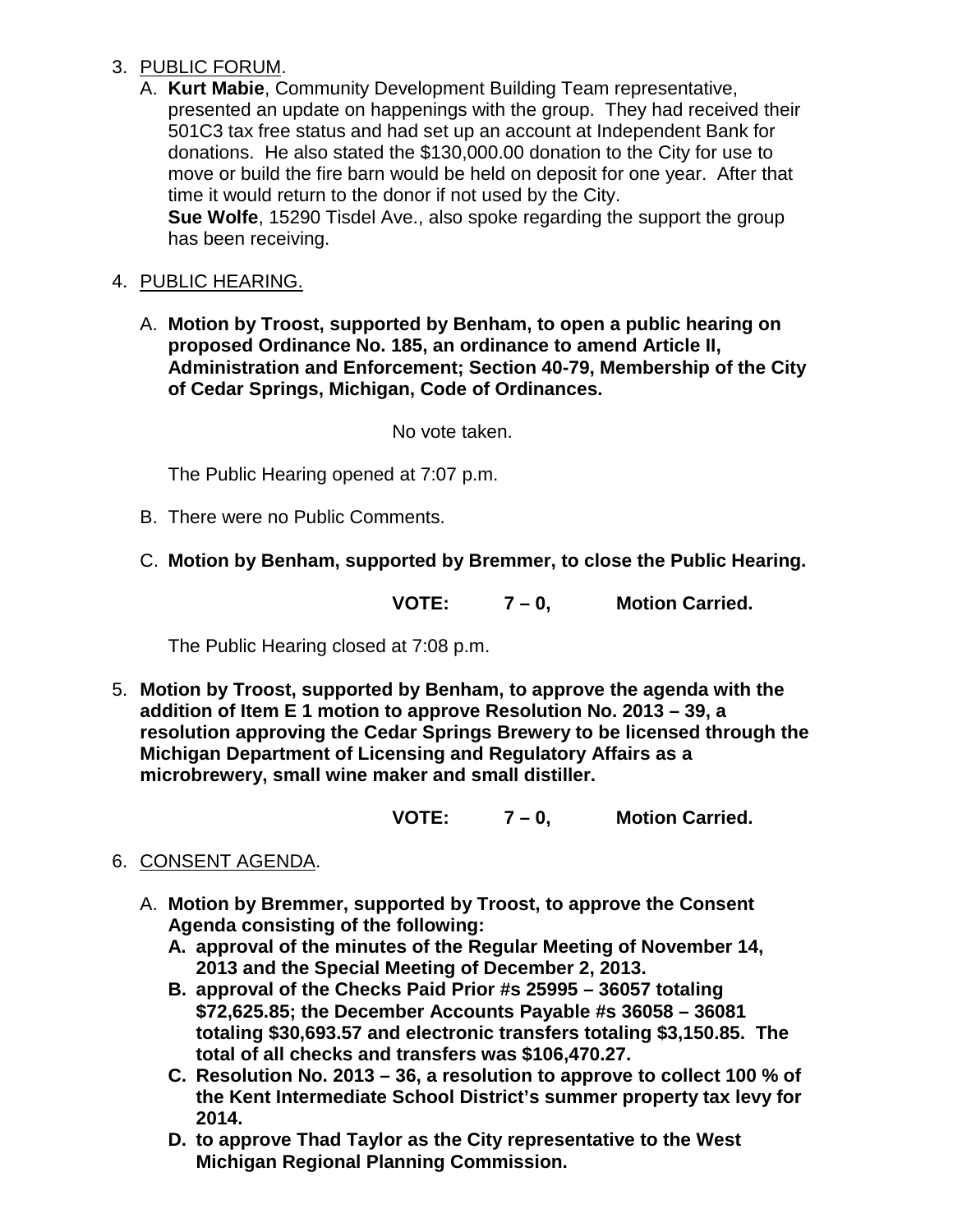- **E. Resolution No. 2013 – 37, a resolution to approve the regular meeting dates of the City Council from January, 2014 through December, 2014.**
- **F. combining the half day off for Christmas Eve and the half day off for New Year's Eve to one full day off for Christmas Eve for non union employees.**
- **G. the Evelyn Cossin annual disbursement to the Cedar Springs Ministerial Association to be used for needy families within the City limits.**
- **H. the \$5,000.00 disbursement to Cedar Springs Area Parks & Recreation.**
	- **VOTE: 7 – 0, Motion Carried.**
- 7. Correspondence from Charter Communications was offered.
- 8. UNFINISHED BUSINESS.
	- A. **Robert Truesdale** volunteered to be the City representative to the Community Development Building Team.
	- B. **Motion by Troost, supported by Hall, to approve the following Mayoral appointments: Council Personnel & Compensation Committee Mark Fankhauser, Patricia Troost, Ken Benham Local Government Liaison Committee Mark Fankhauser, Patricia Troost, Ashley Bremmer, City Manager. Council Finance Committee Mark Fankhauser, Patricia Troost, Robert Truesdale Zoning Board of Appeals Patricia Troost, Charlie Watson, Pat Capek, Sherri Foster Downtown Development Authority Board of Directors Shawn Kiphart Board of Review Art Probst, Joe Jernigan Planning Commission Kathy Bremmer, Gerald Hall, Perry Hopkins Construction Board of Appeals Pat Ensley Industrial Facilities Tax Advisory Committee Mark Fankhauser, Kathy Bremmer, Ken Benham, City Assessor, City Finance Director, City Manager Local Officer's Compensation Committee Dana Hilyer Cedar Springs Public Library Board Danielle Phillips, Kathy Bremmer Cedar Springs Library Construction Committee Mark Fankhauser, Kathy Bremmer, Pat Capek, City Manager Grand Valley Metropolitan Council City Manager REGIS Board of Directors City Manager, Tom Stressman, Alternate**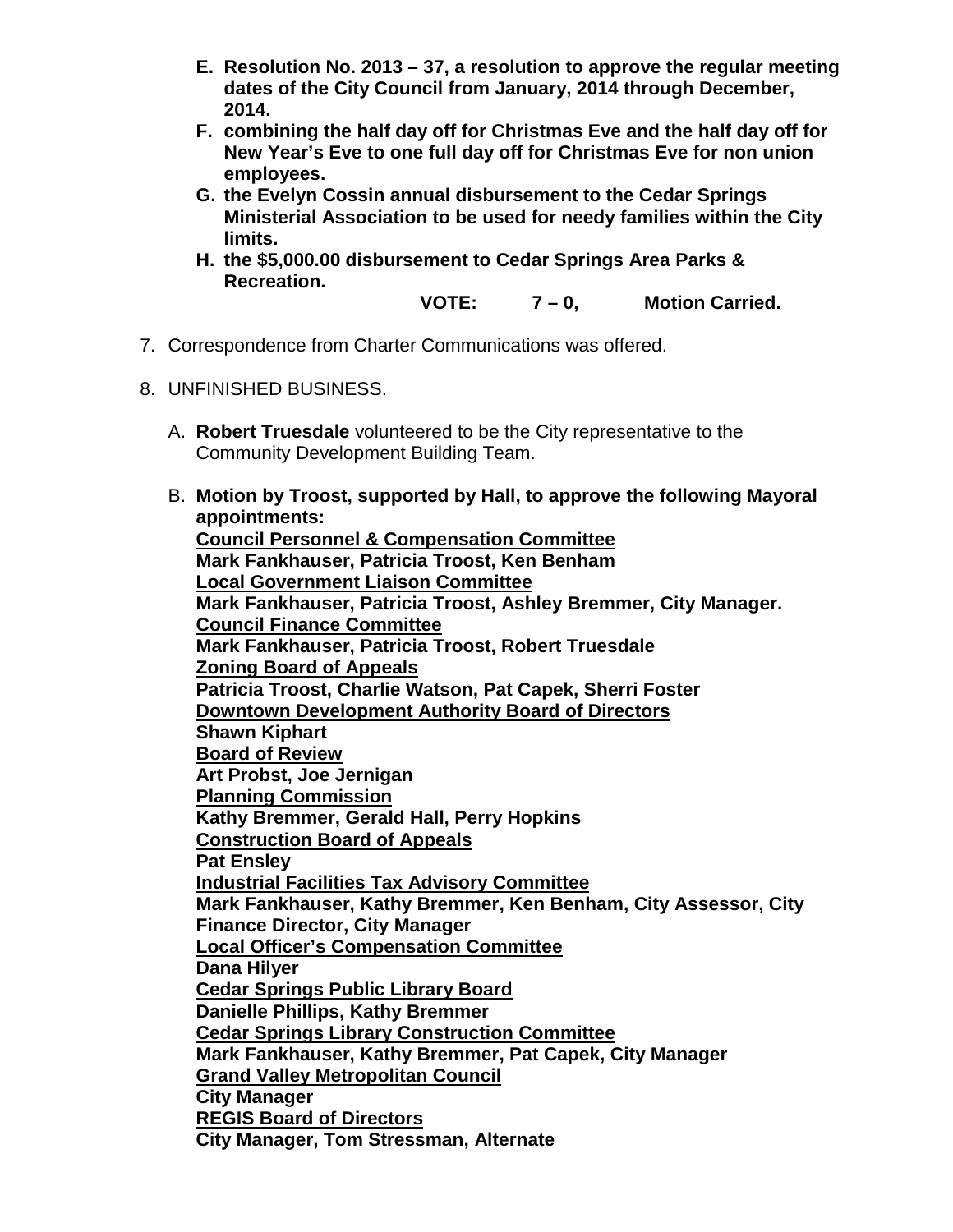**GVMC Policy Transportation Committee City Manager, Tom Stressman, Alternate West Michigan Regional Planning Commission Tom Stressman GVMC Transportation Technical Committee Tom Stressman, Mike Berrevoets**

**VOTE: 7 – 0, Motion Carried.**

- 9. NEW BUSINESS.
	- A. **Motion by Troost, supported by Hall, to approve the construction projects identified through the S2 Grant.**

**VOTE: 7 – 0, Motion Carried,**

B. **Motion by Troost, supported by Benham, to approve language changes to the local bidder's language in the City's Purchasing Policy.**

**VOTE: 7 – 0, Motion Carried.**

C. **Motion by Benham, supported by Bremmer, to approve a lease agreement with the Cedar Springs Library Board.**

**VOTE: 7 – 0, Motion Carried.**

D. Discussion regarding charges to the Cedar Springs Library Board for City accounting fees:

City Finance Director **Debra Brunett** estimated the costs incurred by the City for accounting services provided to the library to be approximately \$4,500 - \$4,800 per year. It was difficult to approximate time spent by the DPW for its services as those varied, she said. Also at yearend more time would be necessary to close out books, she explained. Three options were available to the City. Those were: having the City continue to provide the services at no cost to the library, charge the library for the services or having the library do its own accounting services.

**Clark** felt it was the responsibility of the City to continue providing the accounting services.

**Truesdale** said the library was an important part of the City.

City Manager **Thad Taylor** said the library had wanted to get back to what it was set up as and under PA 164 all the City was obligated to do was to collect its taxes.

Library Board Chairperson **Earla Alber** stated that when the Library came to the City last winter and brought up the fact the library was organized under PA 164; it was because it was seeking clarification on what the library could or couldn't do. The library board wanted the City to continue providing the services.

**Troost** said that the library was the only source for computers for some City residents and the Summer Reading Program was a great resource for the community. The services the City provides are a part of our routine, she added.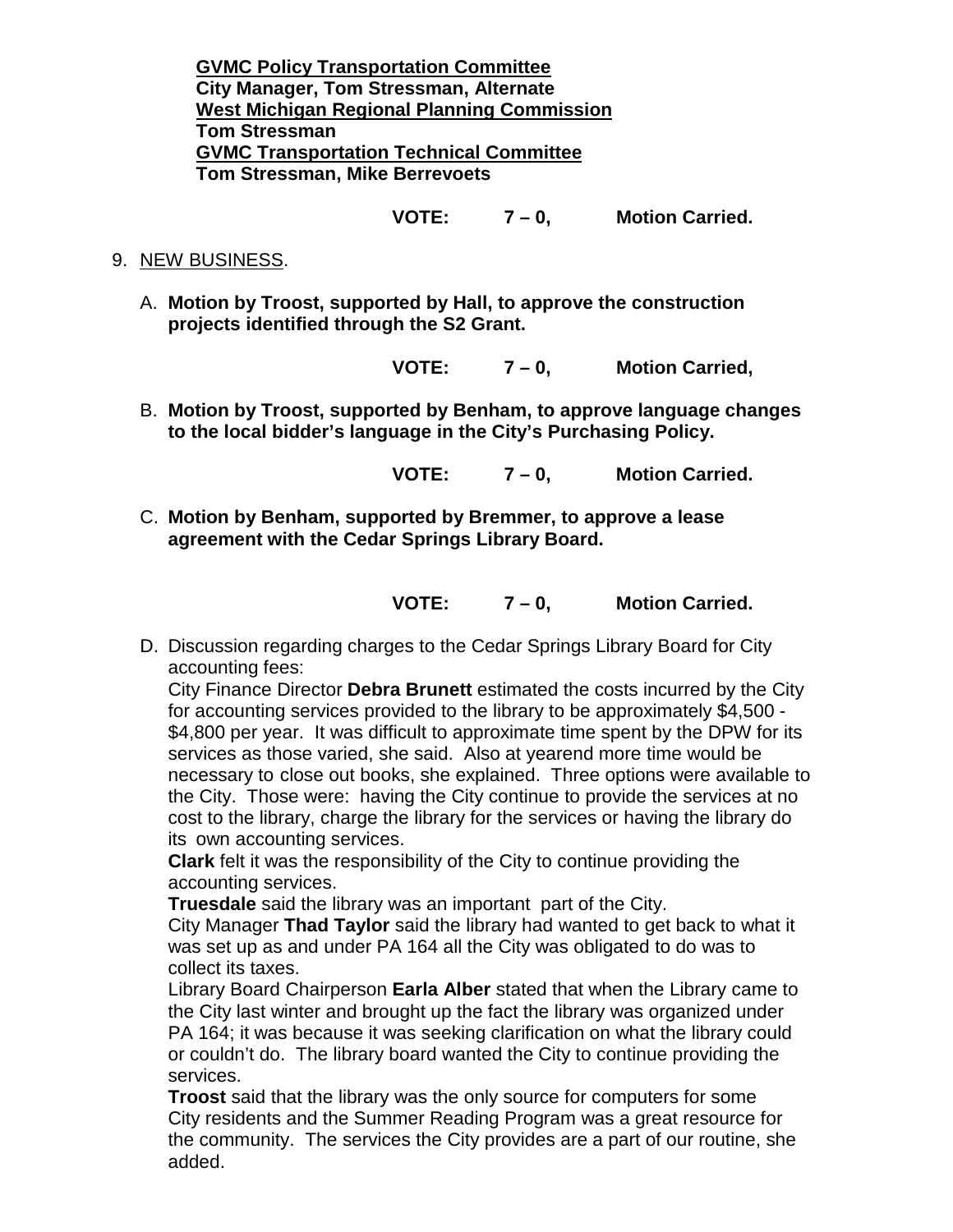**Benham** felt the City should continue to do what it had been doing for the library.

**Motion by Truesdale, supported by Bremmer, to have the City continue to provide accounting and DPW services to the Cedar Springs Public Library incurring employee time at no cost to the Library.**

**VOTE: 7 – 0, Motion Carried.**

E. **Motion by Troost, supported by Clark, to approve an option to purchase agreement for 95 N. Main St.**

**VOTE: 7 – 0, Motion Carried.**

1. **Motion by Troost, supported by Bremmer, to approve Resolution No. 2013 – 39, a resolution approving the Cedar Springs Brewery to be licensed through the Michigan Department of Licensing and Regulatory Affairs as a microbrewery, small wine maker and small distiller.**

**VOTE: 6 – 1 (Truesdale) Motion Carried.**

F. **Motion by Truesdale, supported by Hall, to accept the transfer of property from Solon Township conditional upon the sale of the property and that the use of the property meets the City of Cedar Springs' planning provisions.**

**VOTE: 7 – 0, Motion Carried.**

G. **Motion by Benham, supported by Troost, to approve designating the Downtown Development Authority Board of Directors as the City's Brownfield Redevelopment Authority.**

**VOTE: 7 – 0, Motion Carried.**

H. **Motion by Troost, supported by Benham, to approve Resolution No. 2013 – 38, a resolution approving the use of \$13,410.00 of Community Development Block Grant Funds for replacement of the Wastewater Treatment Plant roof.**

**VOTE: 7 – 0, Motion Carried.**

I. Discussion regarding the recommendation from the Local Officer's Compensation Committee for pay increases for the Mayor and Councilmembers:

City Clerk **Linda Christensen** explained that the LOCC met every two years to review the Councilmember's salary and to make a recommendation for the salary to the City Council. The committee had met earlier and recommended \$100 per year increases for the Mayor and Councilmembers. The proposed increase would bring the Mayor's yearly salary to \$1,400.00 and Councilmember's salary to \$1,100.00. The last salary increase was made in 2005.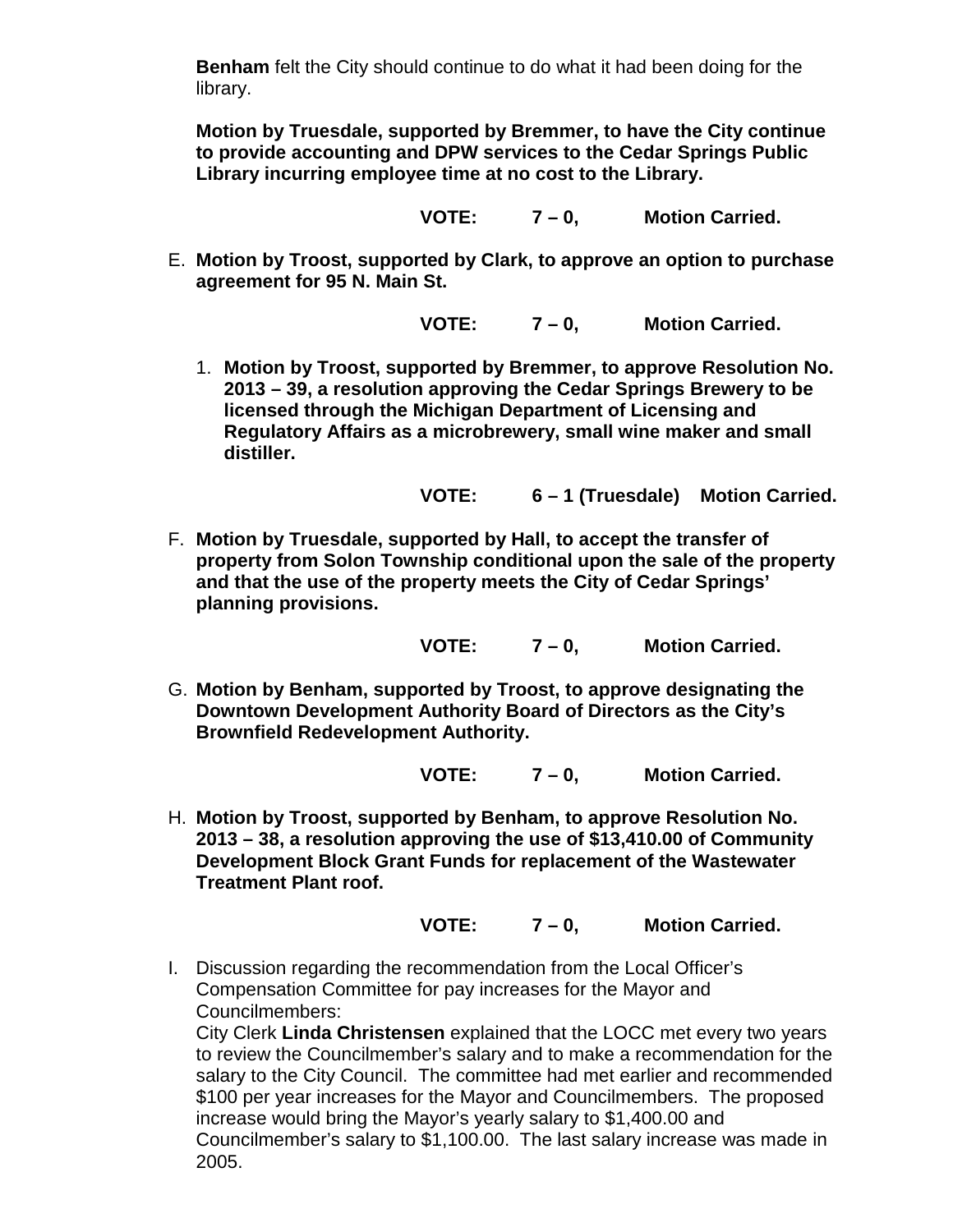**Fankhauser** said he was not in favor of accepting an increase at this time. What he did, he did not do for any monetary reason, he said. **Clark** said he did not think, symbolically, that now was a good time for a pay increase.

**Benham** stated he was not on the Council for the money.

**Motion by Clark, supported by Troost, to approve the recommendation from the Local Officer's Compensation Committee for pay increases for the Mayor and Councilmembers.**

**VOTE: 0 – 7, Motion Denied.**

**Motion by Troost, supported by Bremmer, to reject the recommendation from the Local Officer's Compensation Committee for pay increases for the Mayor and Councilmembers.**

**VOTE: 7 – 0, Motion Carried.**

J. **Motion by Benham, supported by Bremmer, to approve Ordinance No. 173, an ordinance to amend Section 40-444, Temporary Uses and adding Section 40-469, Outdoor Seating in Front of Businesses of the City of Cedar Springs, Michigan, Code of Ordinances, as a first reading.**

**VOTE: 7 – 0, Motion Carried.**

K. **Motion by Truesdale, supported by Bremmer, to approve Ordinance No. 184, an ordinance to amend Section 40-133, Table of Uses of the City of Cedar Springs, Michigan, Code of Ordinances, as a first reading.**

**VOTE: 7 – 0, Motion Carried.**

L. **Motion by Benham, supported by Bremmer, to approve Ordinance No. 185, an ordinance to amend Article II, Administration and Enforcement; Section 40-479, Membership of the City of Cedar Springs, Michigan, Code of Ordinances, as a first reading.**

**VOTE: 7 – 0, Motion Carried.**

M. **Motion by Hall, supported by Clark, to approve a Mutual Aid Agreement between the Cedar Springs Fire Department and Spencer Township.**

**VOTE: 7 – 0, Motion Carried.**

- 10. CITY MANAGER'S REPORT.
	- A. General Information and Special Projects discussed include the following:
		- City logo and tag line.
		- SAW Grant application.
		- MML Capital Conference.
		- FEMA Assistance to Fire Fighter's Grant.